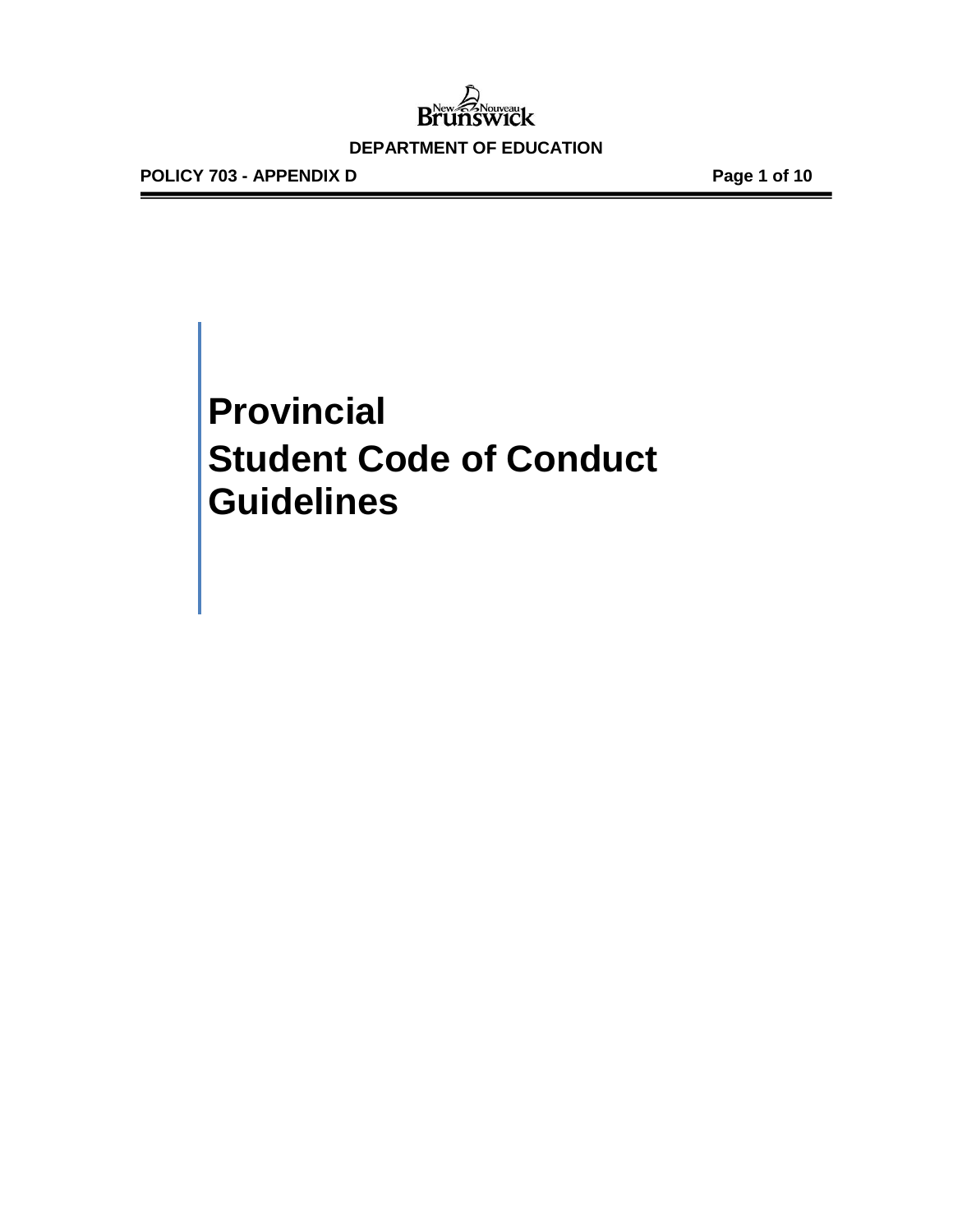

#### **POLICY 703 - Appendix D Page 2 of 10**

The *Provincial Student Code of Conduct* reflects the values and behaviours that will help New Brunswick schools be positive, caring and safe places to learn and work. The foundation of any Student Code of Conduct is good citizenship. In addition to the Positive Learning and Working Environment Plans developed by each school, the Code will help foster an environment where all students feel welcome, wanted and have a sense of belonging.

#### **Application**

All schools are required to have a Student Code of Conduct in place. New Brunswick's public schools should be commended for recognizing early on the importance of establishing and implementing a Student Code of Conduct, as many schools already have one in place.

The purpose of the *Provincial Student Code of Conduct* is not to undermine the efforts of our schools but rather to:

- Emphasize the importance of having and respecting a Student Code of Conduct;
- $\sim$  Lend provincial support to schools in their efforts to create a safe and positive learning and working environment; and
- $\triangle$  Serve as a quideline for schools as they develop and/or review their own Student Code of Conduct.

**A Student Code of Conduct applies to all students.** This means students at school, on school buses, coming to and from school, at school-sponsored events, whenever a student is representing the school, in all communications related to school events and in all interactions among students and between students and school staff. The Code applies to student behaviour online and in electronic communications (for example, posting pictures and chat room participation) and other instances that could have an impact on the school climate.

Students play a critical role in developing their school's Code of Conduct. They need to be part of the development process in order to facilitate the incorporation of the Code's standards into the school environment. This is why the *Provincial Student Code of Conduct* was developed in consultation with various student groups across New Brunswick.

In addition to having a Code in place for students, it is important that the school promote their Code of Conduct so that all students, parents and school community partners are aware of its standards.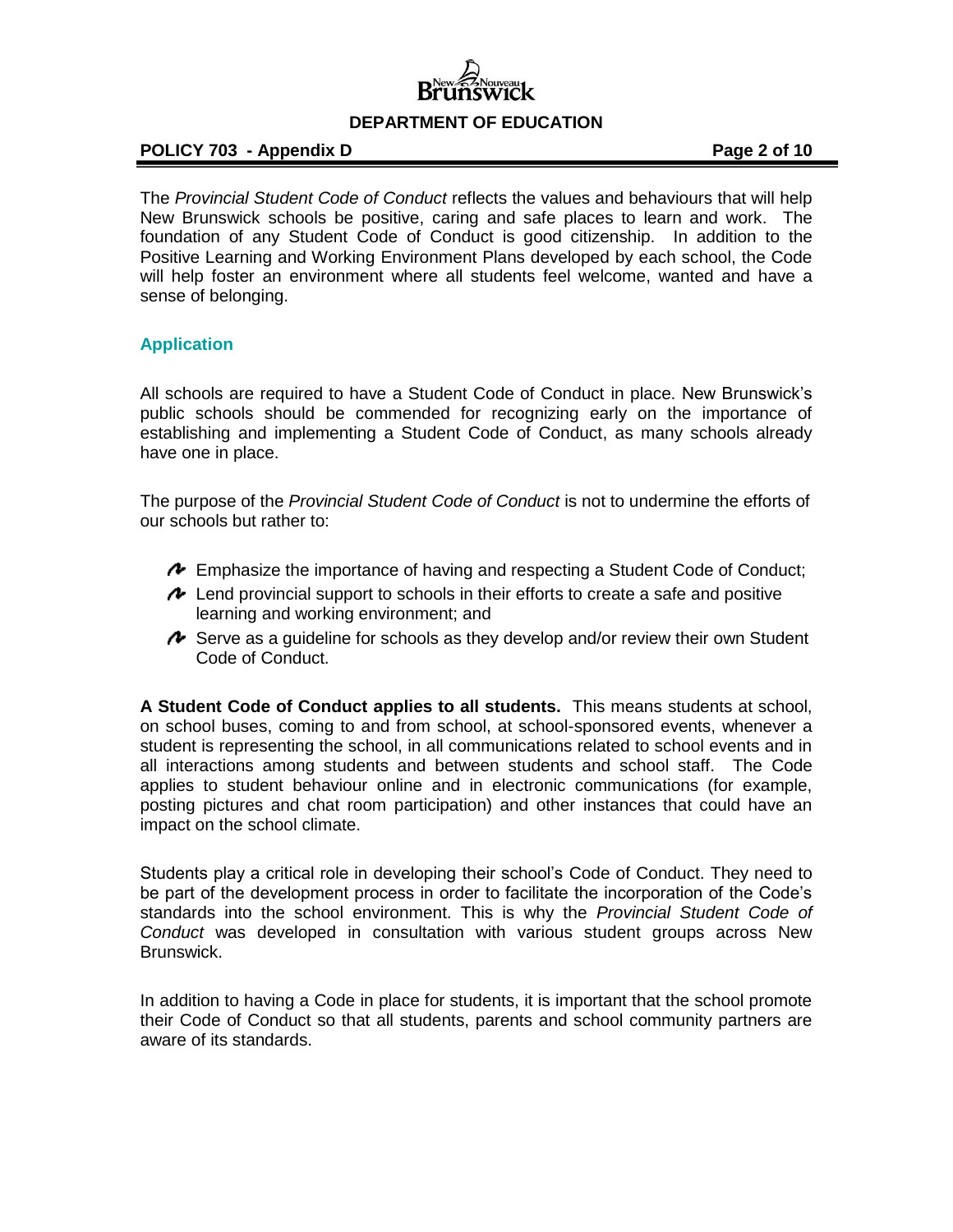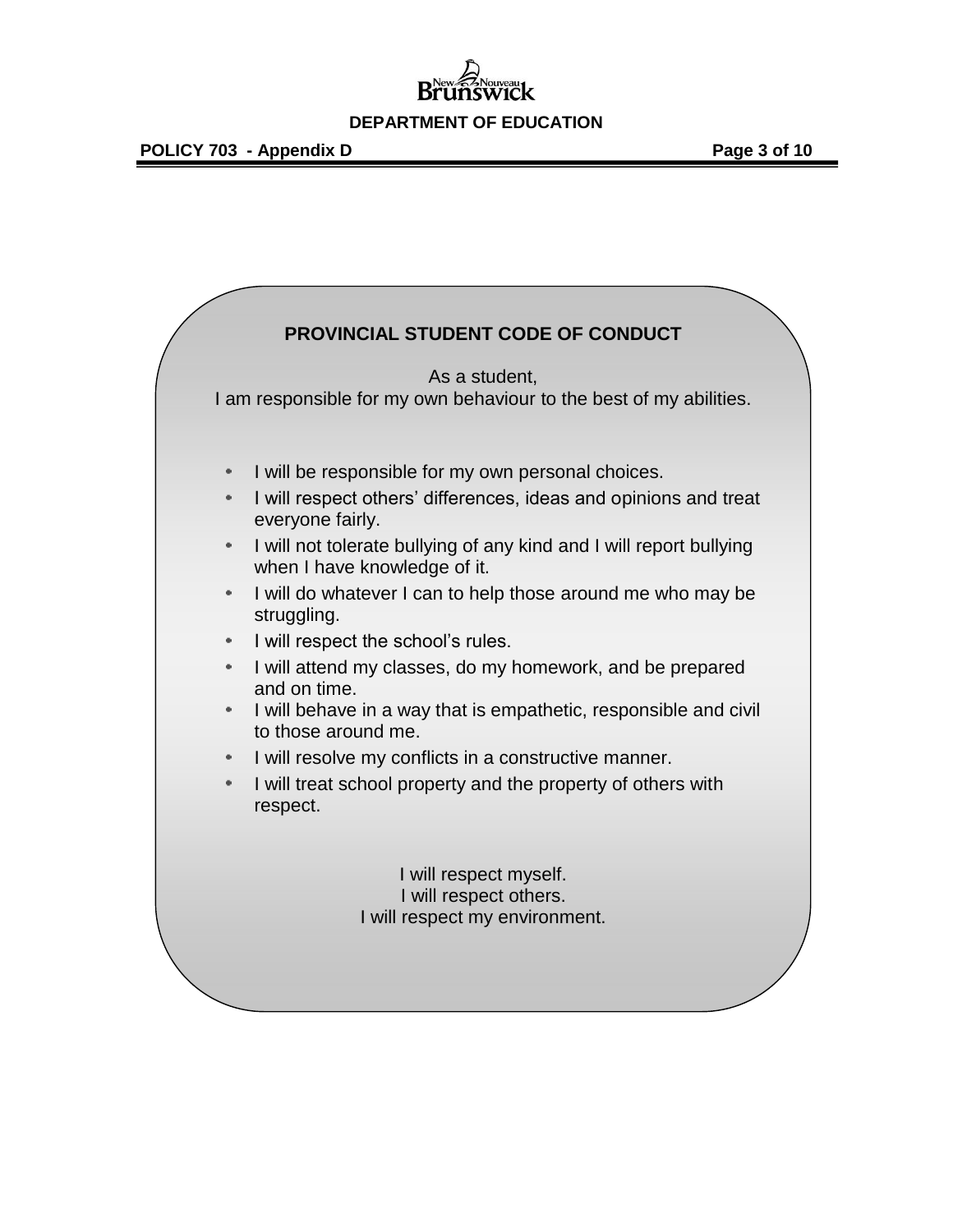

#### **Implementing a Student Code of Conduct – a collective responsibility**

**All members of the school community have the right to learn and work in a safe, orderly, productive, respectful and harassment-free environment.** 

**All members of the school community are responsible for supporting and modelling the standards established in this Code.** 

Students are expected to be respectful and engaged in their school community. Nothing is expected of a student that is not also expected of others in the school community. Teachers and school staff, led by the principal, and members of the school community should model good behaviour and the values of the Code in school and wherever students are present (including on the school bus).

#### **As a student,**

- $\checkmark$  I will follow my school's Student Code of Conduct.
- $\checkmark$  I will encourage my friends to respect my school's Student Code of Conduct.
- $\checkmark$  I will behave in an acceptable manner when I am a quest or a visitor at other schools.

#### **As a parent,**

- $\checkmark$  I will teach my children how to behave civilly.
- $\checkmark$  I will ensure that my children come to school ready to learn.
- $\checkmark$  I will learn the school rules, including the Student Code of Conduct, and reinforce these rules with my children.
- $\checkmark$  I will collaborate with the school by supporting the standards of this code and the measures taken by the school to reinforce positive behaviour.
- $\checkmark$  I will communicate reasonably with school personnel.
- $\checkmark$  I will encourage and demonstrate appropriate behaviours within the school community.

#### **As a teacher,**

- $\checkmark$  I will teach the Student Code of Conduct.
- $\checkmark$  I will encourage responsible behaviour.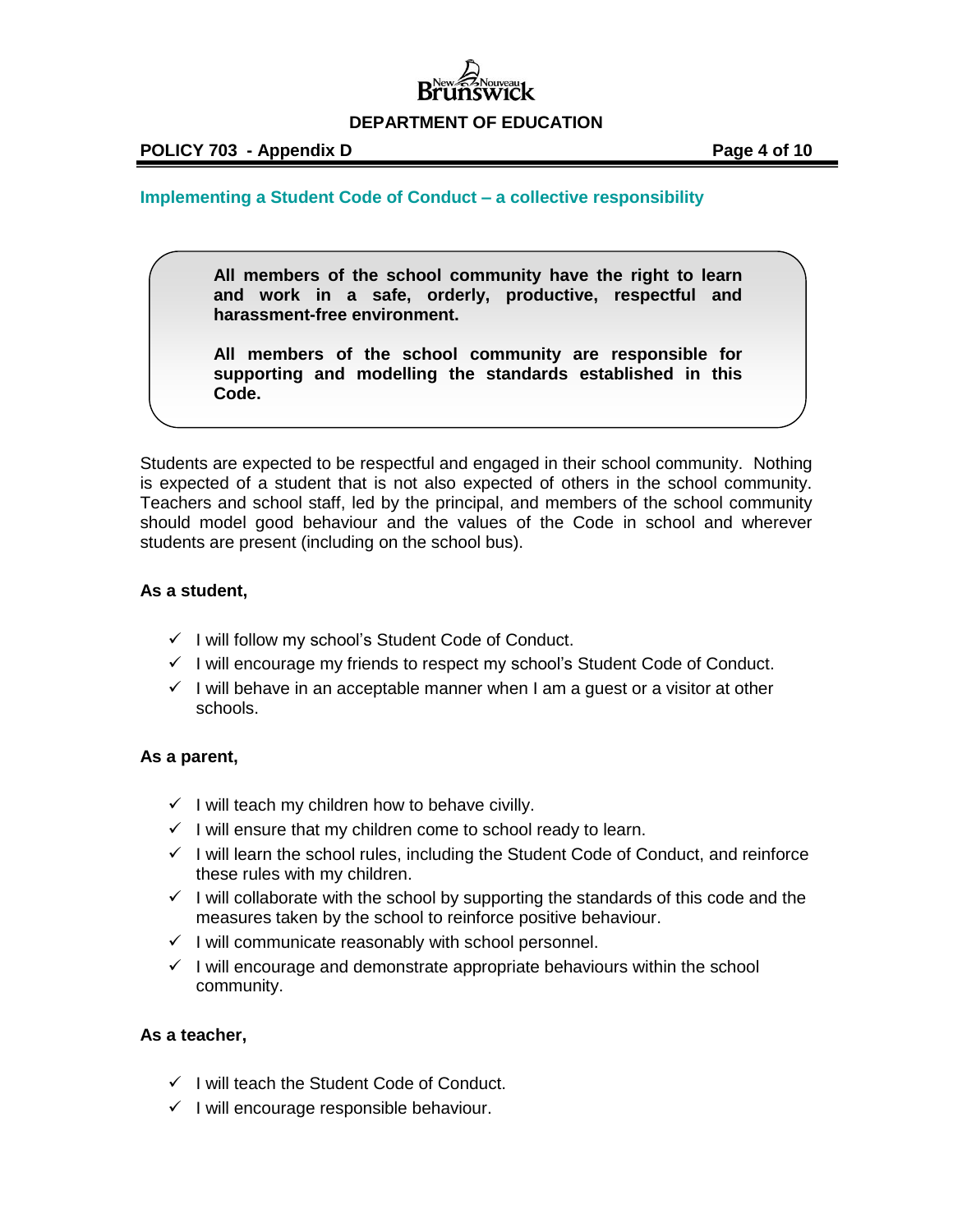#### **POLICY 703 - Appendix D POLICY 703 - Appendix D**

- $\checkmark$  I will model appropriate behaviour within the school community.
- $\checkmark$  I will maintain order and discipline within my classroom and encourage a positive learning and working environment.
- $\checkmark$  I will have clear and appropriate expectations, based on the *[Education Act](http://laws.gnb.ca/en/ShowPdf/cs/E-1.12.pdf)* and relevant policies, with regard to student behaviour.
- $\checkmark$  I will communicate these expectations to students, parents and the school community.

#### **As a school principal,**

- $\checkmark$  I will ensure that measures are taken to create and maintain a safe, positive and effective learning and working environment, consistent with the *[Education Act](http://laws.gnb.ca/en/ShowPdf/cs/E-1.12.pdf)* and relevant policies.
- $\checkmark$  I will communicate these measures throughout the school community.
- $\checkmark$  I will maintain order and discipline at my school and work to cultivate a positive learning and working environment.
- $\checkmark$  I will provide leadership at all times, especially when problems arise.

#### **As a member of the school personnel,**

- $\checkmark$  I will collaborate with other school staff to encourage a safe and positive learning and working environment.
- $\checkmark$  I will encourage students to behave responsibly and appropriately.
- $\checkmark$  I will participate in the efforts of my school to implement a Student Code of Conduct.

#### **As a member of the school community,**

- $\checkmark$  I will support my local school in its efforts to create a safe and positive learning and working environment.
- $\checkmark$  I will work with my school to promote and support a safe and positive learning and working environment by becoming familiar with school rules.
- $\checkmark$  I will cooperate with the school's efforts to implement the Student Code of Conduct.

#### **As a superintendent,**

 $\checkmark$  I will support a positive learning and working environment in my school district and its individual schools.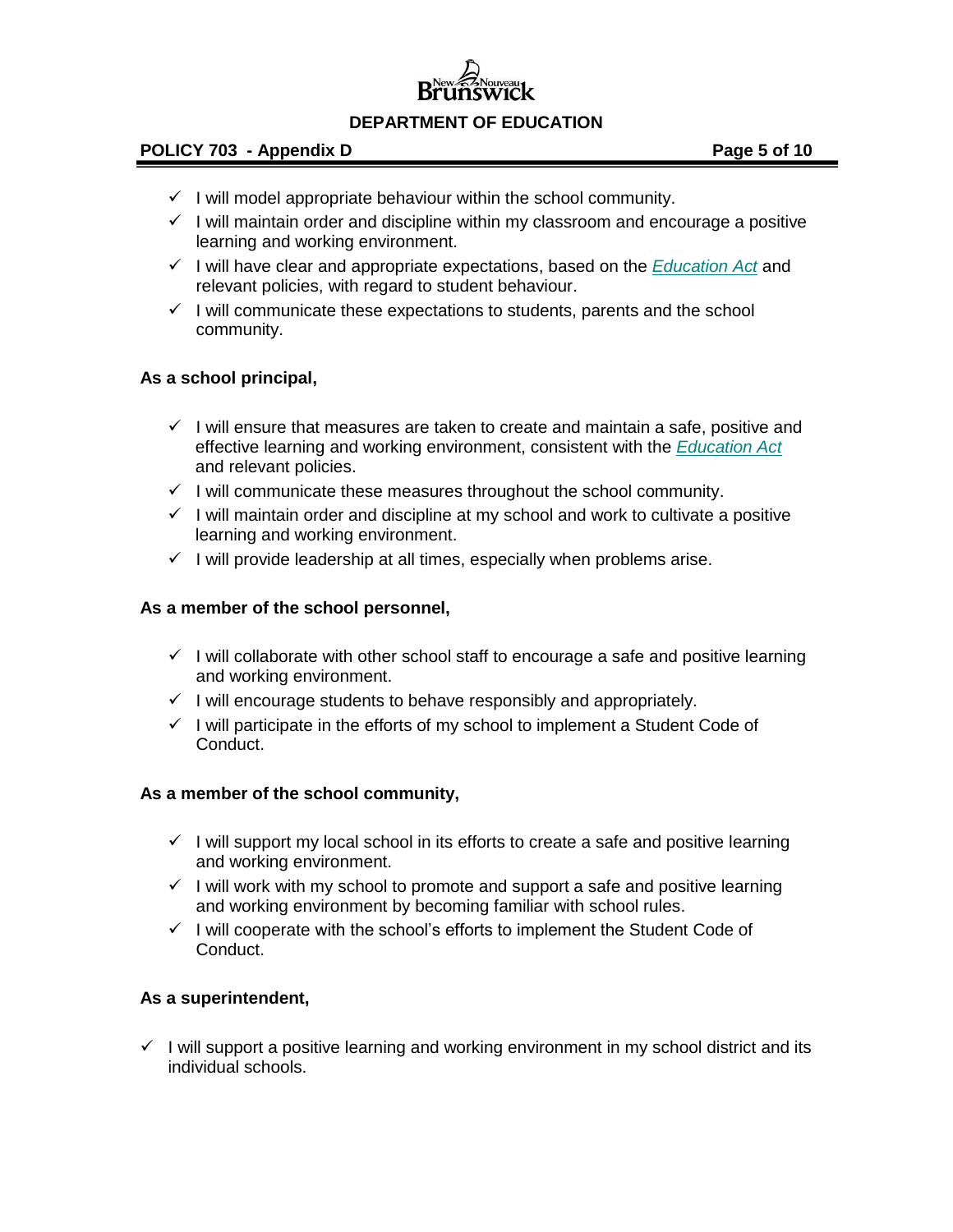

#### **POLICY 703 - Appendix D Page 6 of 10**

- $\checkmark$  I will encourage all parents and members of the school community to interact positively with teachers and school personnel.
- $\checkmark$  I will encourage all partners to become familiar with school rules and the Student Code of Conduct.

#### **As a District Education Council member,**

- $\checkmark$  I will support the Positive Learning and Working Environment through the development of policy.
- $\checkmark$  I will ensure provincial and district policies are implemented effectively.

#### **As the Minister of Education,**

- $\checkmark$  I will demonstrate and encourage appropriate and responsible behaviour.
- $\checkmark$  I will provide provincial leadership for the public school system and provide oversight on all provincial policies, programs and services.
- $\checkmark$  I will encourage all students, parents, teachers, principals, and other members of the school community to act in a way that promotes the values of empathy, respect and good citizenship.
- $\checkmark$  I will support the implementation of Positive Learning and Working Environment Plans.

#### **Student Code of Conduct – In Context**

#### **How will schools use this Student Code of Conduct?**

The *Provincial Student Code of Conduct* enhances our continued efforts toward achieving a safe and positive learning and working environment in our schools. It complements the work undertaken by individual schools on their own Student Codes of Conduct. Normally, the Code of Conduct is part of a school's Positive Learning and Working Environment Plan, which outlines standards for appropriate behaviours expected in school and describes how the school will deal with inappropriate behaviours.

In the spirit of sharing best practices, the *Provincial Student Code of Conduct* has been developed based on work done at the school and district level in New Brunswick and research from other jurisdictions. If your school already has a Student Code of Conduct, you should take this opportunity to review your Code to ensure that it is consistent with the *Provincial Student Code of Conduct*. Schools without a student Code of Conduct should use the *Provincial Code* as a starting point for their own Codes.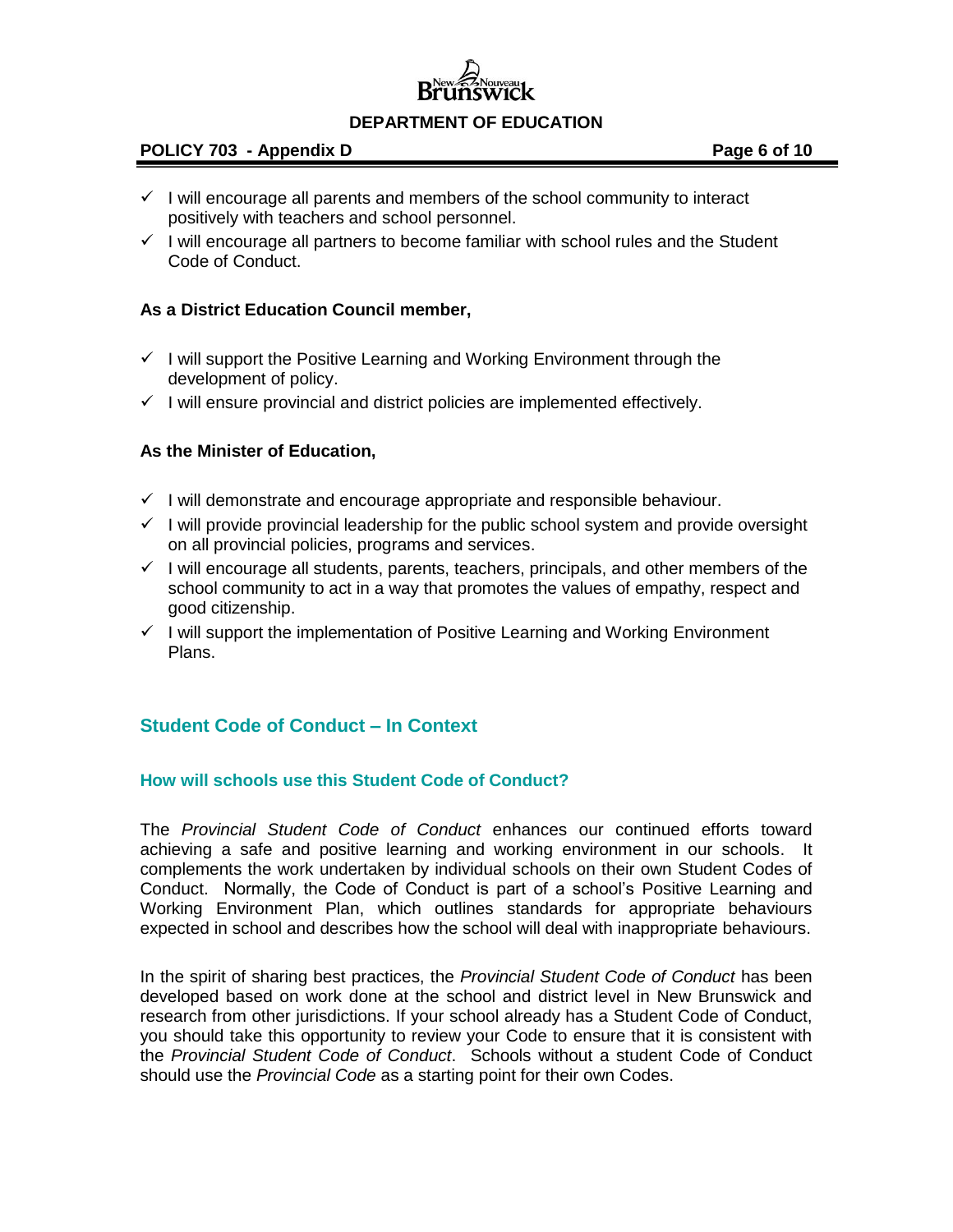

#### **POLICY 703 - Appendix D Page 7 of 10**

Principals are responsible for developing their school's own student Code of Conduct with input from students and the school community. The Code should be based on the standards of behaviour outlined here and be consistent with [Policy 703.](http://www2.gnb.ca/content/dam/gnb/Departments/ed/pdf/K12/policies-politiques/e/703A.pdf) It should also reflect the school's unique characteristics and local circumstances. Each school should review its Code of Conduct on a regular basis to ensure its continued relevancy and effectiveness. The review process should seek input from the school community. Finally, each school should take steps to promote and communicate its Code of Conduct to all students, parents, teachers, and members of the school community.

#### **What can your school do to encourage appropriate behaviour?**

By ensuring an atmosphere of collaboration, of support and belonging, teachers, administrators and members of the school personnel promote an environment where everyone will choose behaviours that are appropriate.

Appropriate behaviours must be nurtured, encouraged and applauded. The celebration of successes reinforces the positive behaviours demonstrated by students. However, in order for the Student Code of Conduct to be well understood by students, it must be taught and communicated. Teachers, with the leadership of the principal and the support of all the members of the school community, must promote the values of the Code, give concrete examples of the behaviours expected in school and clearly communicate the interventions and consequences to students.

#### **What can your school do to address inappropriate behaviour?**

The *Provincial Student Code of Conduct*, as an appendix to [Policy 703,](http://www2.gnb.ca/content/dam/gnb/Departments/ed/pdf/K12/policies-politiques/e/703A.pdf) outlines the behaviours we would like to see exemplified in schools. The policy defines behaviour that is not acceptable in New Brunswick schools and sets out standards of behaviour for partners in the school community, including students, in order to create and maintain a positive environment.

#### **Managing behaviours**

Most of the time, inappropriate behaviour will be minor in nature, but, in some instances, will take place on a recurring basis. A number of these minor issues may be lessened through communication and cooperation with the student, and the student's parents, when appropriate.

When the disruptive behaviour is substantial and persistent, a review of the behaviour should take place to assist with the development of a plan of intervention. The cooperation of parents is essential in ensuring the intervention is effective. Students whose parents are involved in their school life and in resolving discipline issues are more likely to be successful at overcoming those issues.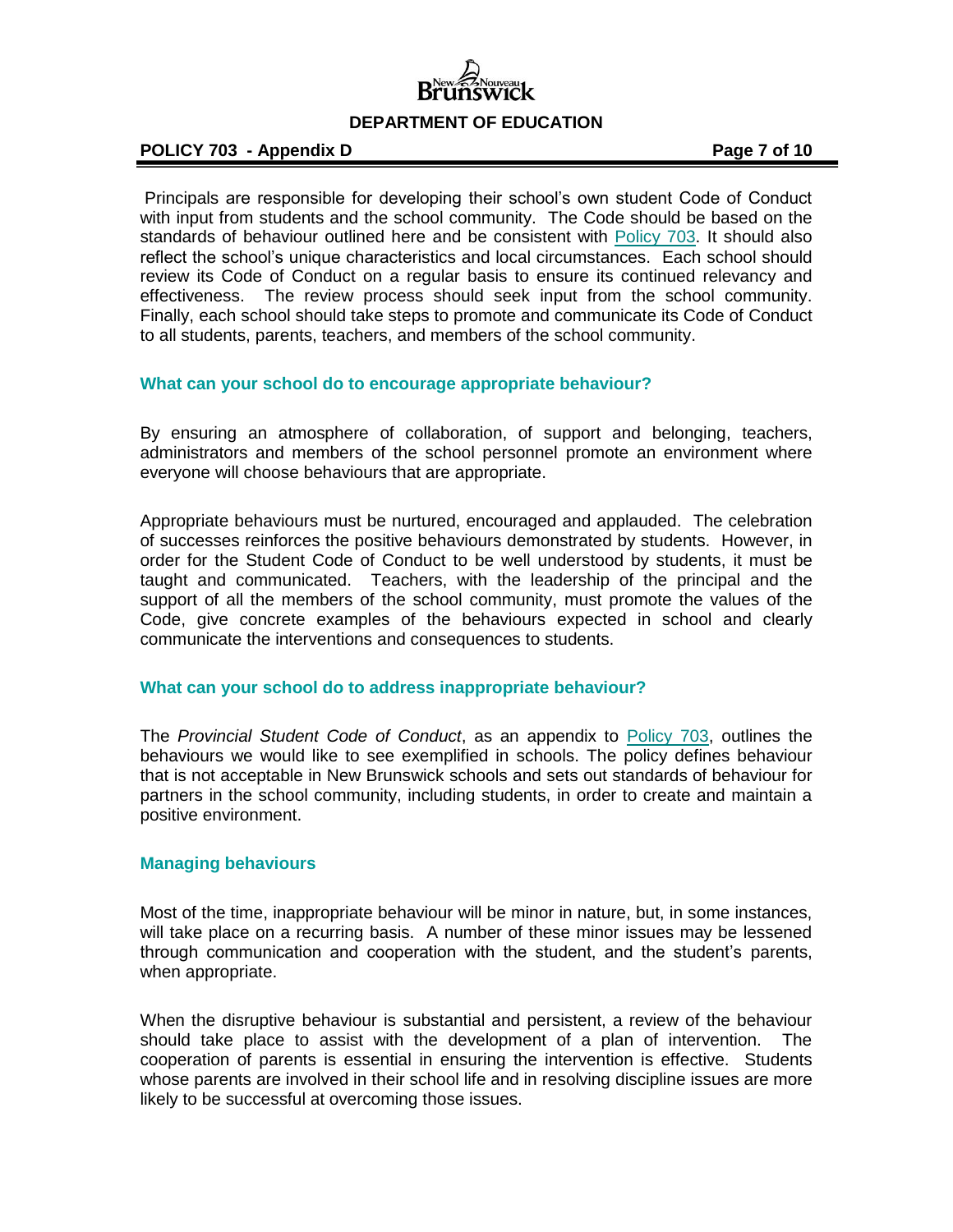**POLICY 703 - Appendix D Page 8 of 10**

Some students with exceptionalities may behave in challenging ways that are beyond the student's control or understanding. These behaviours could simply represent the student's attempt to communicate with others. Where this appears to be the case, such students may not be subject to the typical consequences established by the school. Referring to the student's individual education plan will provide direction. The behaviour may indicate that additional consideration of the supports provided to the student is required. However, inappropriate behaviour exhibited by students with exceptionalities, which is clearly not related to the exceptionality, is subject to the routine interventions or consequences.

Teachers and administrators are generally well trained in responding to behavioural issues through a range of strategies used to teach positive behaviours and prevent and manage disruptive behaviours. Appropriate, predetermined consequences and interventions must be put in place at the school level to address non-compliance. Consequences and interventions should be identified through staff, student and parent input into the Positive Learning and Working Environment Plan.

Appropriate consequences should:

- be age-appropriate;
- reflect the severity and frequency of the misbehaviour;
- contain educational value;
- be mindful of the student's age, developmental stage and any exceptionalities, and
- be logical in relation to the behaviour.

When inappropriate behaviour occurs, the consequences, interventions and re-entry plan for the student into the classroom should be determined in collaboration with the student in question, the teacher and relevant school personnel, where appropriate, in relation to the specific situation at hand.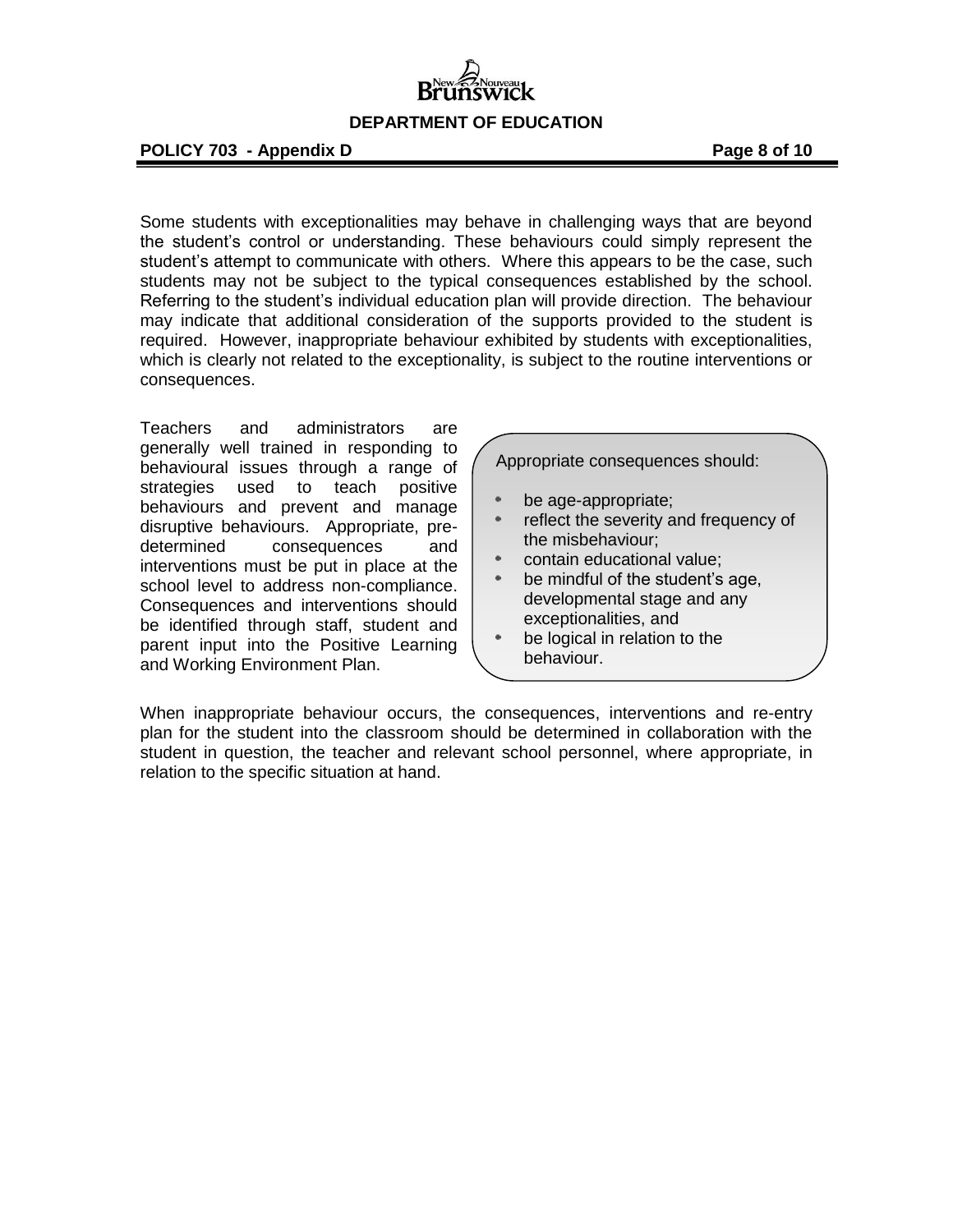#### **POLICY 703 - Appendix D POLICY 703 - Appendix D**

The following are some examples of consequences or interventions:

- ò Verbal warning
- Behaviour contract ò.
- Conference with student and ò. parent/guardian
- e. Withdrawal of privileges
- ÷. Restitution/Restorative justice
- Reflection sheet ÷.
- Letter of apology

 $\overline{a}$ 

- Confiscation of prohibited material
- Detention/Period of reflection
- Service learning (requiring a student to spend time performing duties at school)
- Suspension in accordance with the *Education Act*<sup>1</sup>
- Restriction of ICT privileges

Educators use their discretion and professional judgement when intervening to correct inappropriate behaviour.

The following disciplinary measures are unacceptable:

- corporal punishment
- $\blacksquare$  ridicule/sarcasm
- misuse of collective punishment
- **assignment of additional academic work (that is not expected** of other students, with the specific aim of punishing the student in question)

<sup>1</sup> Where a student has been suspended in accordance with the *Education Act*, a parent may appeal this suspension. See sections 39 through 43(7) o[f Regulation 97-150.](http://laws.gnb.ca/en/ShowPdf/cr/97-150.pdf)